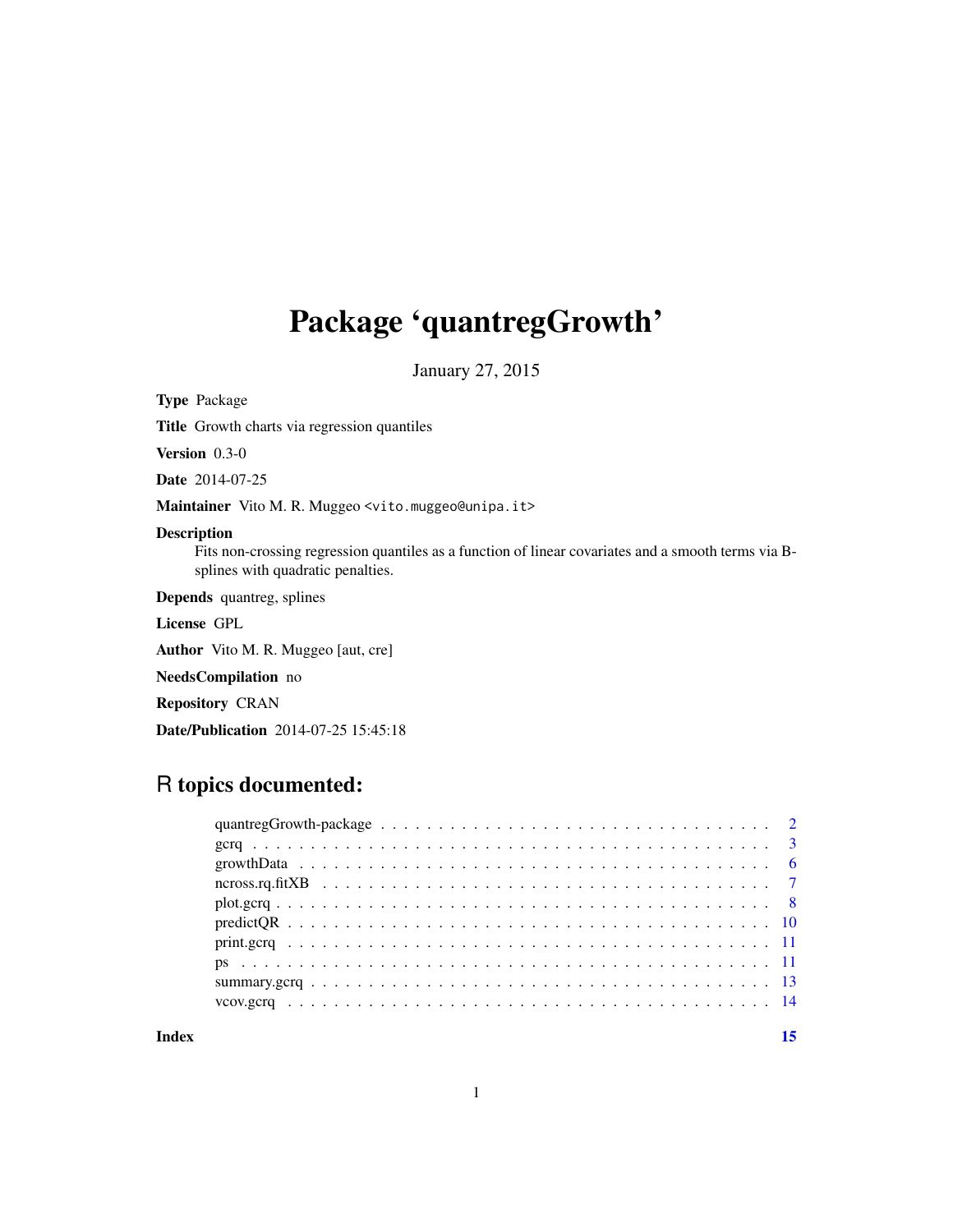<span id="page-1-0"></span>quantregGrowth-package

*Growth charts via regression quantiles*

#### Description

Fits noncrossing regression quantiles as a function of linear covariates and smooth terms via Bsplines with quadratic penalties.

## Details

| quantregGrowth |
|----------------|
| Package        |
| $0.3-0$        |
| 2014-07-25     |
| GPL            |
|                |

Package quantregGrowth allows estimation of growth charts via quantile regression. Given a set of percentiles, gcrq estimates non-crossing quantile curves as a flexible function of a quantitative covariate (typically age), and possibly additional linear terms. To ensure flexibility, B-splines with a quadratic penalty are employed to estimate nonparametrically the curves; additionally monotonicity constraints may be also set. plot.gcrq displays the fitted lines.

#### Author(s)

Vito M.R. Muggeo

Maintainer: Vito M.R. Muggeo <vito.muggeo@unipa.it>

#### References

Muggeo VMR, Sciandra M, Tomasello A, Calvo S (2013). Estimating growth charts via nonparametric quantile regression: a practical framework with application in ecology, *Environ Ecol Stat*, 20, 519-531.

Some references on growth charts (the first two papers employ the so-called LMS method)

Cole TJ, Green P (1992) Smoothing reference centile curves: the LMS method and penalized likelihood. *Statistics in Medicine* 11, 1305-1319.

Rigby RA, Stasinopoulos DM (2004) Smooth centile curves for skew and kurtotic data modelled using the Box-Cox power exponential distribution. *Statistics in Medicine* 23, 3053-3076.

Wei Y, Pere A, Koenker R, He X (2006) Quantile regression methods for reference growth charts. *Statistics in Medicine* 25, 1369-1382.

Some references on regression quantiles

Koenker R (2005) Quantile regression. Cambridge University Press, Cambridge.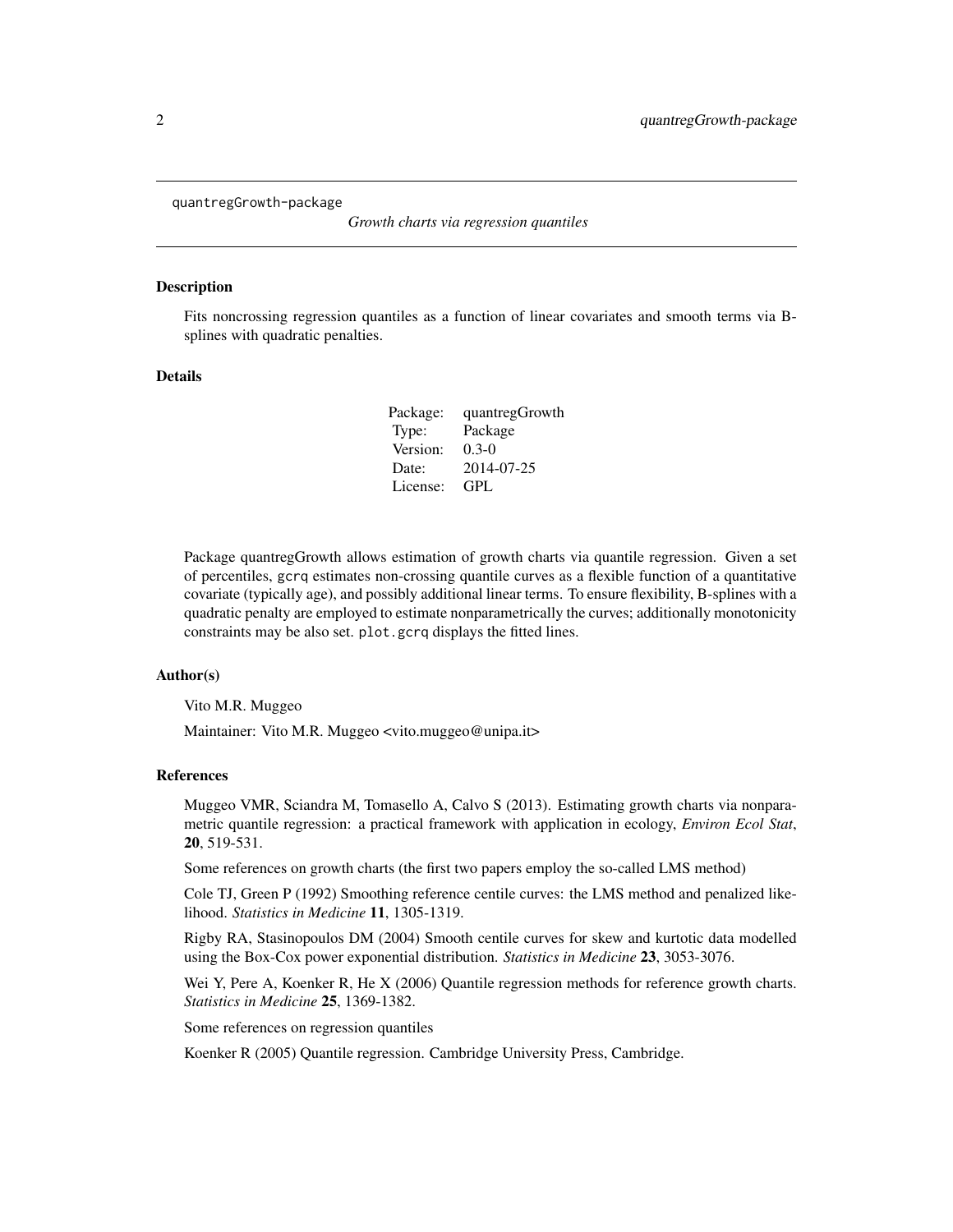#### <span id="page-2-0"></span> $\epsilon$  gcrq  $\epsilon$  3

## See Also

[gcrq](#page-2-1), [rq](#page-0-0) in package quantreg

## Examples

#see ?gcrq for some examples

<span id="page-2-1"></span>gcrq *Growth charts regression quantiles*

## Description

Estimation of nonparametric growth charts via quantile regression. Quantile curves are estimated via B-splines with a quadratic penalty on the spline coefficient differences, and non-crossing and monotonicity restrictions are set to obtain estimates more biologically plausible. Linear terms are allowed in the model specification.

#### Usage

```
gerq(formula, tau = c(0.1, 0.25, 0.5, 0.75, 0.9), data, subset, weights,na.action, transf=NULL, y = TRUE, interc=FALSE,
     foldid = NULL, nfolds = 10, cv = FALSE, n.boot=0, eps=.0001, ...
```
## Arguments

| formula   | a standard R formula to specify the response in the left hand side, and the co-<br>variates in the right hand side. See Details.                   |
|-----------|----------------------------------------------------------------------------------------------------------------------------------------------------|
| tau       | a numeric vector to specify the percentiles of interest. Default to $(0.1, 0.25, 0.5, 0.75, 0.9)$ .                                                |
| data      | the dataframe where the variables required by the formula, subset and weights<br>arguments are stored.                                             |
| subset    | optional. A vector specifying a subset of observations to be used in the fitting<br>process.                                                       |
| weights   | optional. A numeric vector specifying weights to be assigned to the observations<br>in the fitting process. Currently unimplemented.               |
| na.action | a function which indicates how the possible 'NA's are handled.                                                                                     |
| transf    | an optional character string (with "y" as argument) meaning a function to apply<br>to the response variable before fitting. E.g. " $log(y+0.1)$ ". |
| y         | logical. If TRUE (default) the returned object includes also the responses vector.                                                                 |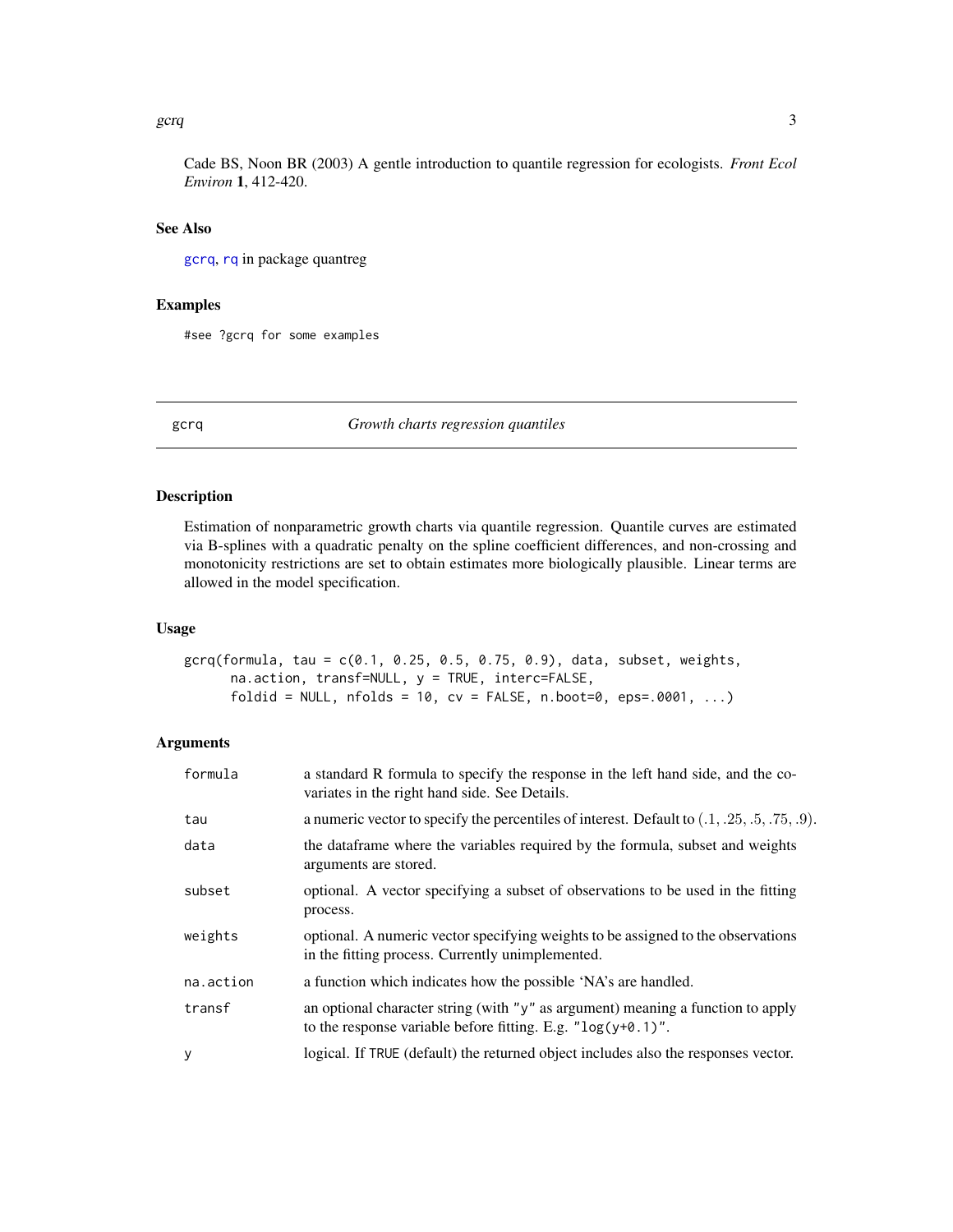<span id="page-3-0"></span>

| interc    | logical. If formula includes a "ps" term, interc=TRUE means that a model<br>intercept is also estimated. If this is the case, a very small ridge penalty is<br>exploited to allow estimation with a design matrix containing both a full B-spline<br>basis and a column of ones. interc=TRUE overwrites the intercept specification<br>in the formula (e.g., $\neg$ 0+), and it is ignored if the model does not include a<br>"ps" term. |
|-----------|------------------------------------------------------------------------------------------------------------------------------------------------------------------------------------------------------------------------------------------------------------------------------------------------------------------------------------------------------------------------------------------------------------------------------------------|
| foldid    | optional. A numeric vector identifying the group labels to perform cross valida-<br>tion to select the smoothing parameter. Ignored if the lambda argument in ps()<br>is not a vector.                                                                                                                                                                                                                                                   |
| nfolds    | optional. If foldid is not provided, it is scalar specifying the number of 'folds'<br>(groups) which should be used to perform cross validation to select the smooth-<br>ing parameter. Default to 10, but it is ignored if the lambda argument in ps() is<br>not a vector.                                                                                                                                                              |
| <b>CV</b> | logical. If TRUE, the returned object includes also the matrix cv having number<br>of rows equal to length of lambda and number of columns equal to nfolds.<br>Ignored if the lambda argument in ps() is not a vector.                                                                                                                                                                                                                   |
| n.boot    | Number of nonparametric (cases resampling) bootstrap samples to be used. No-<br>tice that the smoothing parameter (if relevant) does change throughout the boot-<br>strap replicates.                                                                                                                                                                                                                                                    |
| eps       | A small positive constant to ensure noncrossing curves. Use it at your risk! If<br>eps is large, the resulting fitted quantile curves could appear unreasonable.                                                                                                                                                                                                                                                                         |
|           | further arguments.                                                                                                                                                                                                                                                                                                                                                                                                                       |

## Details

The function fits regression quantiles at specified percentiles given in tau as a function of covariates specified in the formula argument. The formula may optionally include several [ps](#page-10-1) terms to model nonlinear relationships with quantitative covariates, usually age in growth charts. When the lambda argument in ps() is scalar, it represents the actual smoothing parameter. When it is a vector, 'Kfold' cross validation is performed to select the 'optimal' lambda value and the model is fitted at such selected lambda value. To select the smoothing parameter via CV, foldid or nfolds may be supplied. If provided foldid overwrites nfolds, otherwise foldid is obtained via random extraction, namely sample( $rep(seq(nfolds)$ , length = n)). However selection of smoothing parameter is allowed with a unique ps() term in the formula.

#### Value

This function returns an object of class gcrq, that is a list with the following components

| coefficients | The matrix of estimated regression parameters; the number of columns equals<br>the number of the fitted quantile curves. |
|--------------|--------------------------------------------------------------------------------------------------------------------------|
| B            | the design matrix of the final fit.                                                                                      |
| df           | a vector reporting the df values for each quantile curve. See the section 'Warn-<br>ing' below.                          |
| rho          | a vector including the values of the objective functions at the solution for each<br>quantile curve.                     |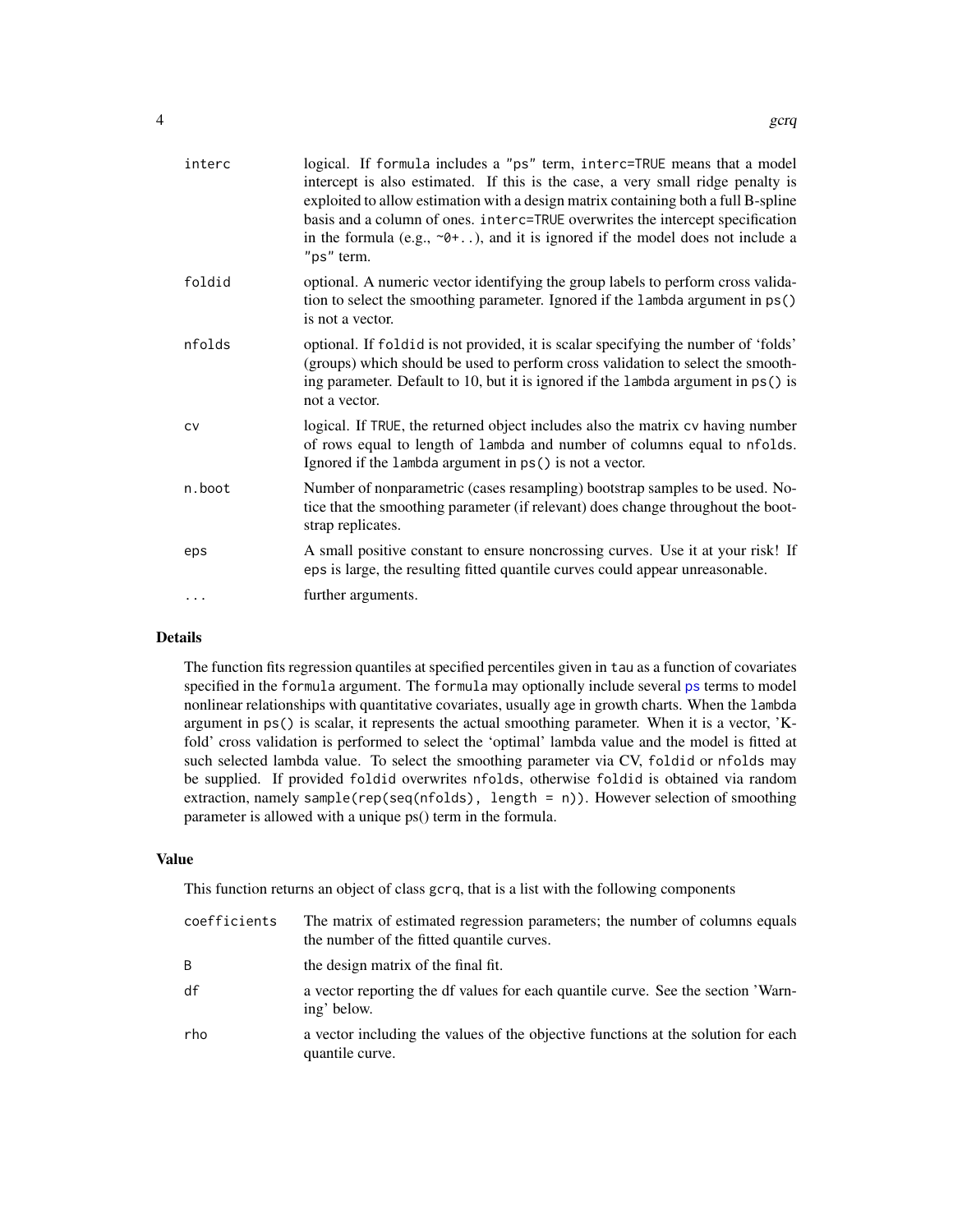<span id="page-4-0"></span> $\epsilon$  gcrq  $\epsilon$  5

| info.smooth | some information on the smoothing term (if included in the formula via ps).                                                           |
|-------------|---------------------------------------------------------------------------------------------------------------------------------------|
| <b>BB</b>   | further information on the smoothing term (if present in the formula via ps),<br>including stuff useful for plotting via plot.gcrq(). |
| Bderiv      | if the smooth term is included, the first derivative of the B spline basis.                                                           |
| boot.coef   | The array including the estimated coefficients at different bootstrap samples.                                                        |
| y           | the response vector (if $\text{gcrq}()$ has been called with $y = TRUE$ ).                                                            |
| contrasts   | the contrasts used, when the model contains a factor.                                                                                 |
| xlevels     | the levels of the factors (when included) used in fitting.                                                                            |
| taus        | a vector of values between 0 and 1 indicating the estimated quantile curves.                                                          |
| call        | the matched call.                                                                                                                     |

## Warning

The function (and underlying method) works pretty well in obtaining point estimates and displaying quantile curves accordingly. Typically this is the main (and unique) goal when dealing with growth charts. However from a statistical viewpoint there are some important limitations affecting the theory and the relevant package,

- 1. Computation of model degrees of freedom
- 2. Computation of standard errors

Currently the function does not return standard errors for the parameter estimates (unless n.boot>0) and degrees of freedom are roughtly computed by summing the 'zero' residuals for model containing the smooth term, or simply by the number of parameters in linear models.

#### Note

This function is based upon the package quantreg by R. Koenker. Currently methods specific to the class "gcrq" are plot.gcrq, print.gcrq and summary.gcrq

## Author(s)

Vito M. R. Muggeo, <vito.muggeo@unipa.it>

## References

V. M. R. Muggeo, M. Sciandra, A. Tomasello, S. Calvo (2013). Estimating growth charts via nonparametric quantile regression: a practical framework with application in ecology, Environ Ecol Stat, 20, 519-531.

## See Also

[ps](#page-10-1), [plot.gcrq](#page-7-1)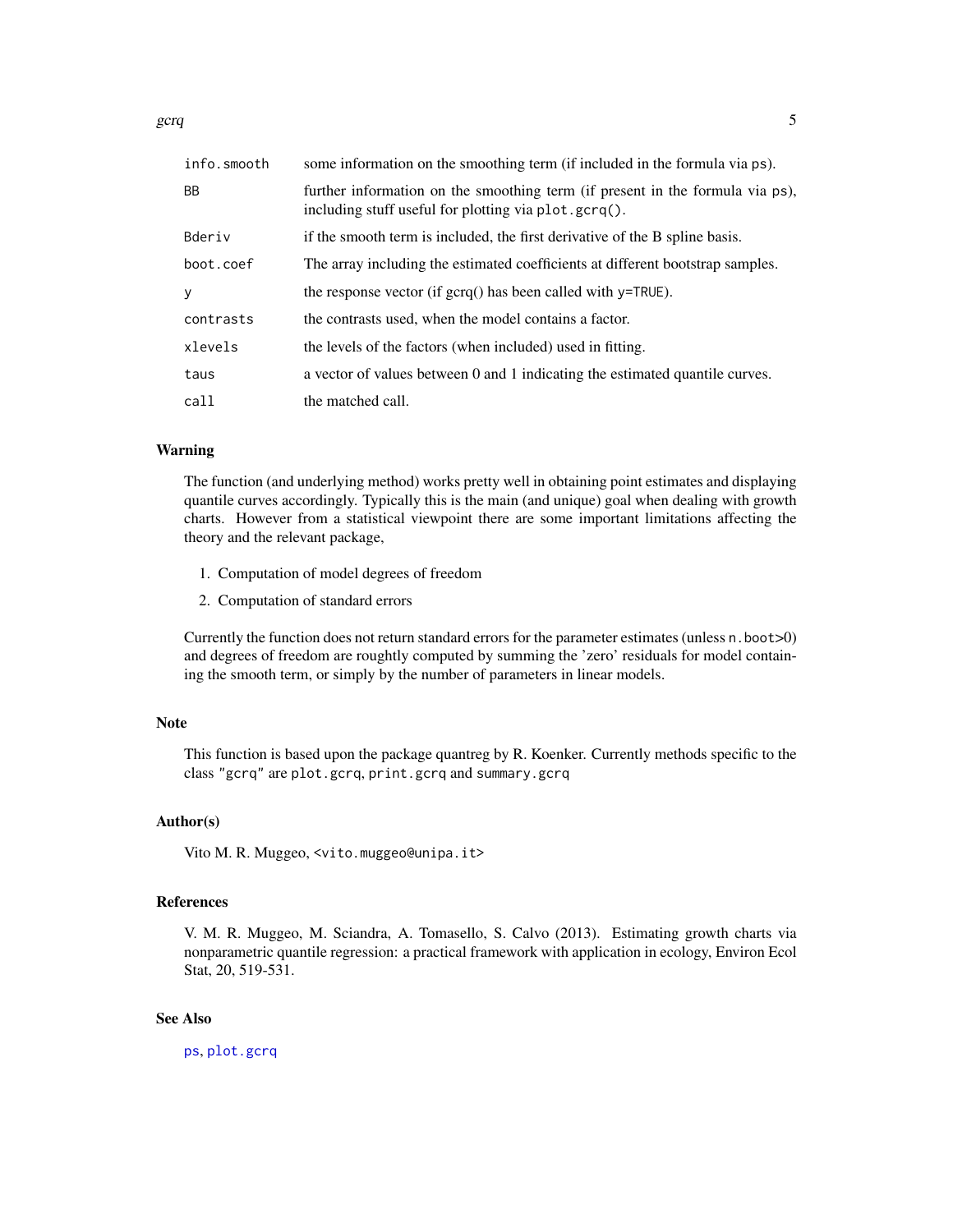#### Examples

```
## Not run:
data(growthData) #load data
tauss<-seq(.1,.9,by=.1) #fix the percentiles of interest
m1<-gcrq(y~ps(x, mon=0), tau=tauss, data=growthData) #unpenalized.. very wiggly curves
#strongly penalized models
m2<-gcrq(y~ps(x, mon=0, lambda=1000, pdiff=2), tau=tauss, data=growthData) #linear
m3<-gcrq(y~ps(x, mon=0, lambda=1000, pdiff=3), tau=tauss, data=growthData) #quadratic
#penalized model with monotonicity restrictions
m4<-gcrq(y~ps(x, mon=1, lambda=10), tau=tauss, data=growthData)
#monotonicity constraints with varying penalty
m5<-gcrq(y~ps(x, mon=1, lambda=10, var.pen="(1:k)^3"), tau=tauss, data=growthData)
par(mfrow=c(2,2))
plot(m1, pch=20, y=TRUE)
plot(m2, pch=20, y=TRUE)
plot(m3, add=TRUE, lwd=2)
plot(m4, pch=20, y=TRUE)
plot(m5, pch=20, y=TRUE, legend=TRUE)
#select lambda via 'K-fold' CV
m6<-gcrq(y~ps(x, lambda=seq(0,100,l=20)), tau=tauss, data=growthData)
par(mfrow=c(1,2))
plot(m6, cv=TRUE) #display CV score versus lambda values
plot(m6, y=TRUE) #fitting at the best lambda value
```
## End(Not run)

growthData *Simulated data to illustrate capabilities of the package*

#### Description

The growthData data frame has 200 rows and 3 columns.

#### Usage

```
data(growthData)
```
#### Format

A data frame with 200 observations on the following 3 variables.

x the supposed 'age' variable.

- y the supposed growth variable (e.g. weight).
- z an additional variable to be considered in the model.

<span id="page-5-0"></span>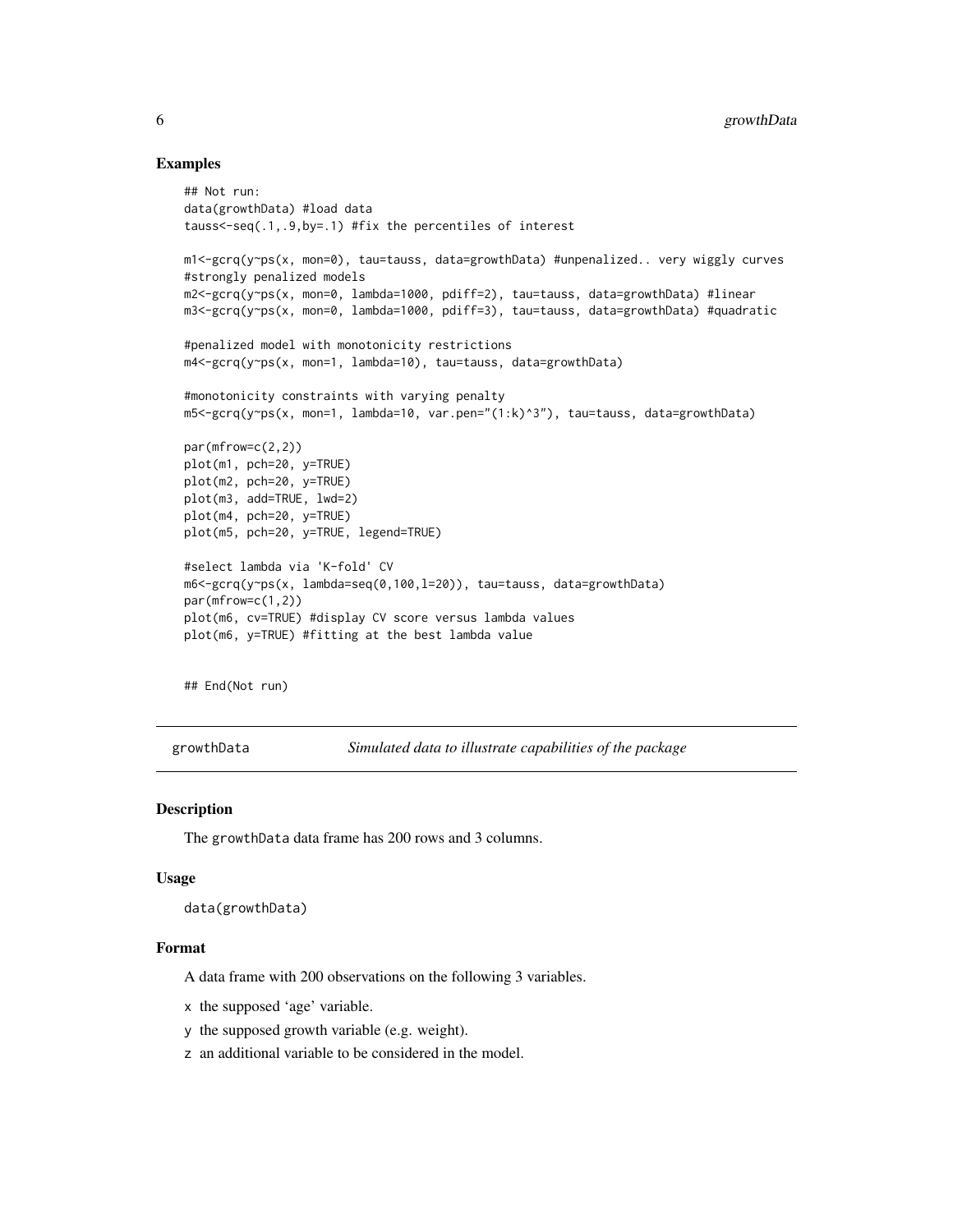## <span id="page-6-0"></span>ncross.rq.fitXB 7

## Details

Simulated data to illustrate capabilities of the package.

## Examples

```
data(growthData)
with(growthData, plot(x,y))
```

| ncross.rg.fitXB | Estimation of noncrossing regression quantiles with monotonicity re- |
|-----------------|----------------------------------------------------------------------|
|                 | strictions.                                                          |

## Description

These are internal functions of package quantregGrowth and should be not called by the user.

#### Usage

```
ncross.rq.fitXB(y, x, B = NULL, X = NULL, taus, interc=FALSE,
 monotone = FALSE, adj.middle = FALSE, ndx = 10, lambda = 0,
 deg = 3, dif = 3, eps = 1e-04, plott = 0, var.pen = NULL, ...)
ncross.rq.fitX(y, X = NULL, taus, lambda = 0, adj.middle = FALSE,eps = 1e-04, ...
```
gcrq.rq.cv(y, B, X, taus, interc=FALSE, monotone, ndx, lambda, deg, dif, var.pen = NULL,  $cv = TRUE$ , nfolds = 10, foldid = NULL, eps = 1e-04)

## Arguments

| y            | the responses vector, see gcrq                                                                                           |
|--------------|--------------------------------------------------------------------------------------------------------------------------|
| $\mathsf{x}$ | the covariate supposed to have a nonlinear relationship.                                                                 |
| B            | the B-spline basis.                                                                                                      |
| X            | the design matrix for the linear parameters.                                                                             |
| taus         | the percentiles of interest.                                                                                             |
| interc       | should the model intercept be estimated? see the same argument in gcrq                                                   |
| monotone     | numerical value $(-1/0/1)$ to define a non-increasing, unconstrained, and non-<br>decreasing flexible fit, respectively. |
| adj.middle   | ignore it!                                                                                                               |
| ndx          | number of internal intervals within the covariate range, see ps.                                                         |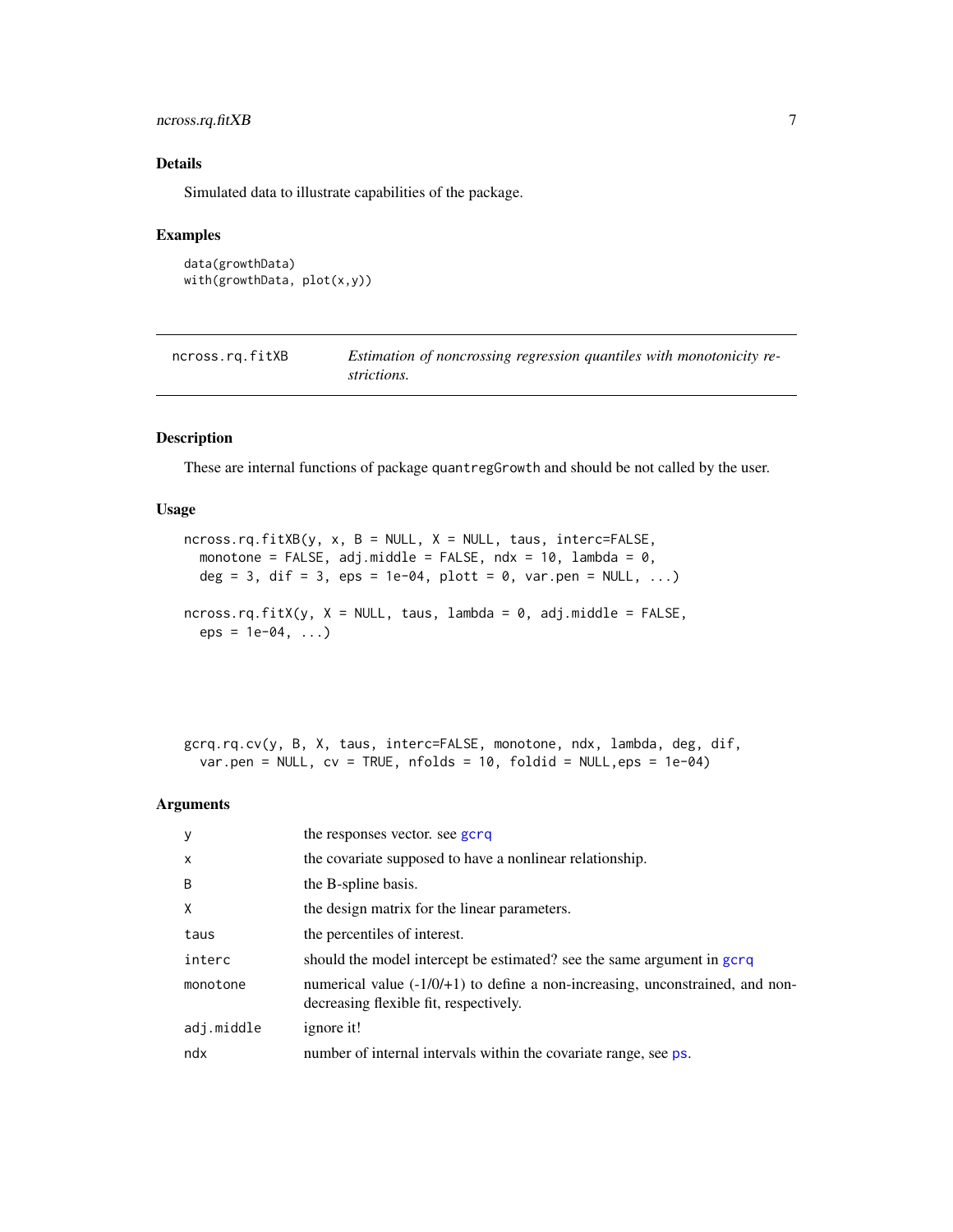<span id="page-7-0"></span>8 plot.gcrq

| lambda   | smoothing parameter, see ps.                                                   |
|----------|--------------------------------------------------------------------------------|
| deg      | spline degree, see ps.                                                         |
| dif      | difference order of the spline coefficients in the penalty term.               |
| eps      | tolerance value.                                                               |
| plott    | Plotting results, unuseful. See plot.gcrq.                                     |
| var.pen  | Varying penalty, see ps.                                                       |
| foldid   | vector (optional) to perform cross validation, see the same arguments in gcrq. |
| nfolds   | number of folds for crossvalidation, see the same arguments in gcrq.           |
| CV       | returning cv scores; see the same arguments in gcrq.                           |
| $\cdots$ | optional.                                                                      |

## Details

These functions are called by [gcrq](#page-2-1) to fit growth charts based on regression quantiles with noncrossing and monotonicity restrictions. The computational methods are based on the package quantreg by R. Koenker and details are described in the reference paper.

## Value

A list of fit information.

## Author(s)

Vito M. R. Muggeo

#### See Also

[gcrq](#page-2-1)

## Examples

##See ?gcrq

<span id="page-7-1"></span>plot.gcrq *Plot method for gcrq objects*

## Description

Displaying the estimated growth charts from a gcrq fit.

## Usage

```
## S3 method for class 'gcrq'
plot(x, term, add = FALSE, y = FALSE, legend = FALSE, select.tau,deriv = FALSE, cv = FALSE, transf=NULL, lambda0=FALSE,...)
```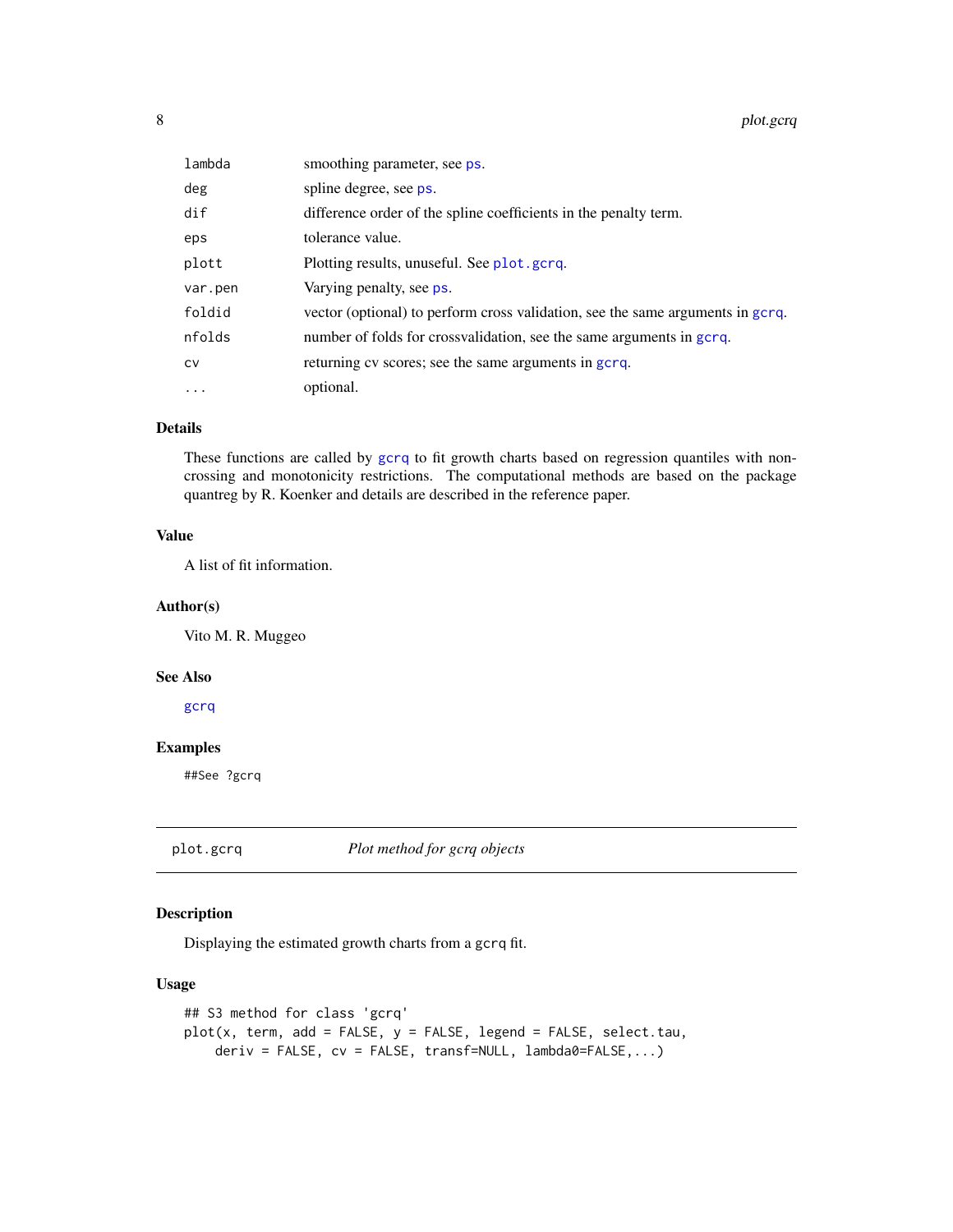#### plot.gcrq 9

## Arguments

| X          | a fitted "gcrq" object.                                                                                                                                                                                                                                                         |
|------------|---------------------------------------------------------------------------------------------------------------------------------------------------------------------------------------------------------------------------------------------------------------------------------|
| term       | the smooth variable name entering the model via ps. Relevant fitted quantile<br>curves will be plotted. It may be missing if the model includes a single smooth<br>term.                                                                                                        |
| add        | logical. If TRUE the fitted quantile curves are added on the current plot.                                                                                                                                                                                                      |
| У          | logical. If TRUE raw data are also displayed, provided that the object has been<br>called with the argument y=TRUE.                                                                                                                                                             |
| legend     | logical. If TRUE a legend is drawn on on the right side of the fitted curves.                                                                                                                                                                                                   |
| select.tau | an optional numeric vector to draw only some of the fitted quantiles. Percentile<br>values or integers 1 to length(tau) may be supplied.                                                                                                                                        |
| deriv      | logical. If TRUE the first derivative of the curve is displayed.                                                                                                                                                                                                                |
| <b>CV</b>  | logical. If TRUE and the "gcrq" object contains the matrix cv, then the cross-<br>validation scores against the lambda values are plotted.                                                                                                                                      |
| transf     | An optional character string (with "y" as argument) meaning a function to apply<br>to the response variable before plotting. E.g. " $(exp(y)-0.1)$ ". See argument<br>"transf" in $\text{gcrq}()$ .                                                                             |
| lambda0    | logical. If cv=TRUE, should the CV plot include also the first CV value? Usually<br>the first CV value is at lambda=0, and typically it is much bigger than the other<br>values making the plot not easy to read. Default to FALSE to ignore the first CV<br>value in the plot. |
|            | Additional graphical parameters, such as 'xlab', 'ylab', and 'xlim'; 'lwd', 'col'<br>and 'lty' for the fitted quantile lines; 'cex' for the legend (if legend=TRUE);<br>'cex.p', 'col.p', and 'pch.p' for the points (if y=TRUE).                                               |

## Details

Takes a "gcrq" object and diplays the fitted quantile curves. When the object contains the component cv, plot.gcrq can display cross-validation scores against the lambda values, see argument cv.

## Value

The function simply generates a new plot or adds fitted curves to an existing one.

#### Author(s)

Vito M. R. Muggeo

#### See Also

[gcrq](#page-2-1)

## Examples

## see ?gcrq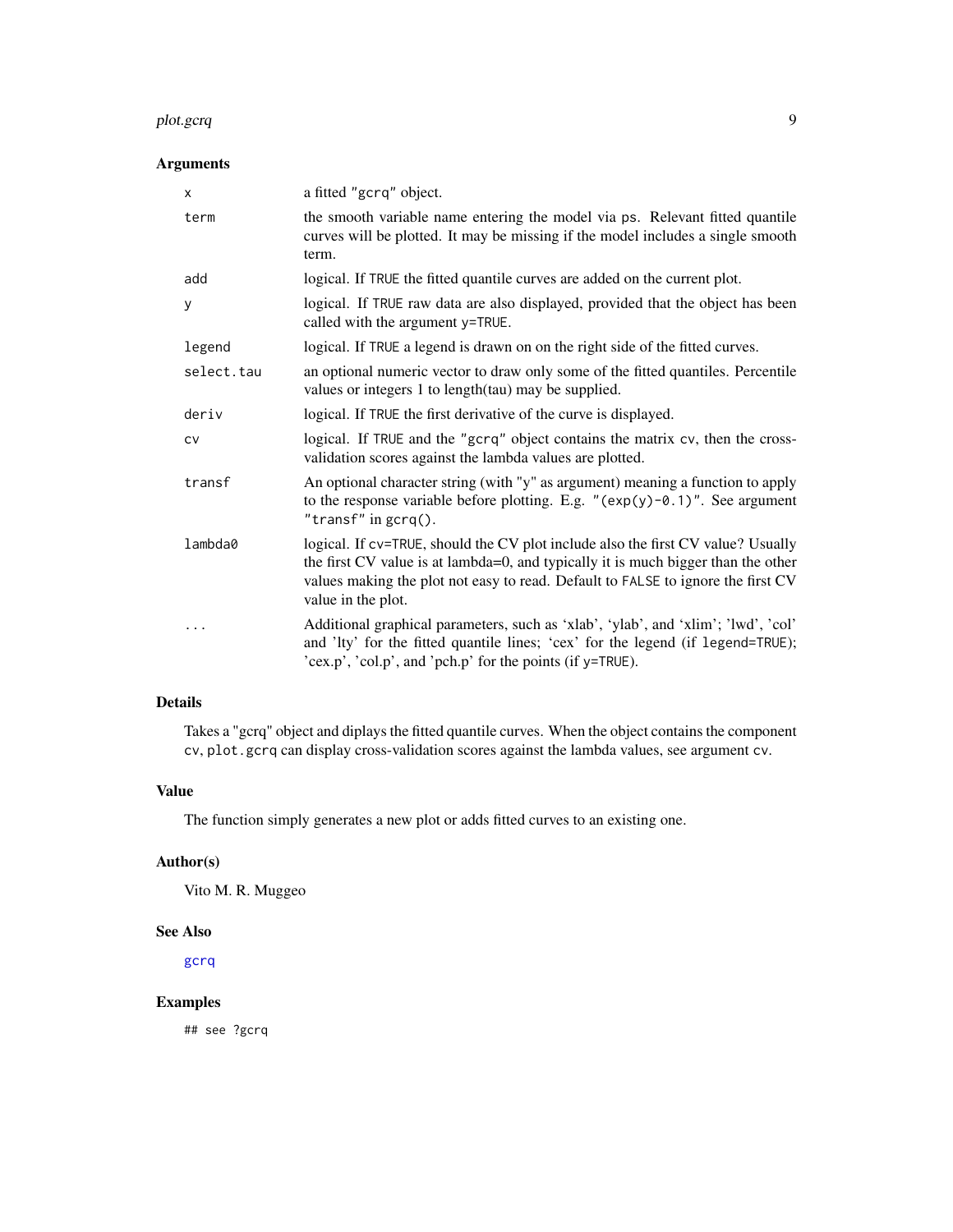<span id="page-9-0"></span>

Takes a "gcrq" objects and computes fitted values

### Usage

predictQR(object, newdata, xreg)

## Arguments

| object  | a fitted "gcrq" object.                                                                                                                                                                                 |
|---------|---------------------------------------------------------------------------------------------------------------------------------------------------------------------------------------------------------|
| newdata | a data frame including <i>all</i> the covariates of the model. The smooth term is rep-<br>resented by a covariate and proper basis functions will be build accordingly.<br>Ignored if xreg is provided. |
| xreg    | the design matrix for which predictions are requested. Note xreg has to include<br>the basis functions of the B-spline.                                                                                 |

#### Details

predictQR computes fitted quantiles as a function of observations included in newdata or xreg. Either newdata or xreg have to be supplied, but newdata is ignored when xreg is provided.

## Value

A matrix of fitted values with number of rows equal to number of rows of input data and number of columns depending on the fitted quantile curves.

## Note

This function is at a preliminary stage and it should be replaced by the method predict.gcrq. Please use it with care.

#### Author(s)

Vito M.R. Muggeo

#### See Also

[gcrq](#page-2-1)

## Examples

##see ?gcrq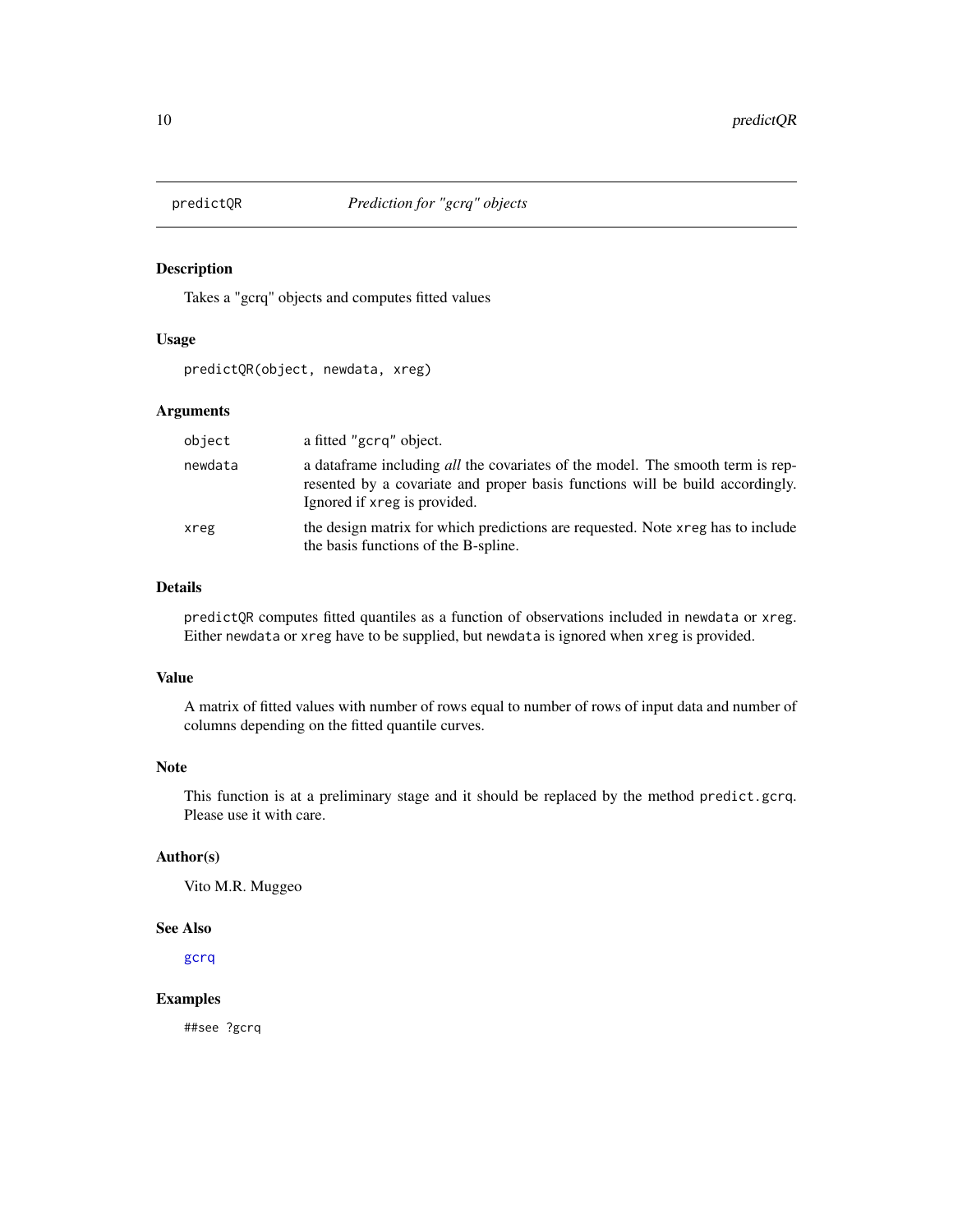<span id="page-10-0"></span>

Printing the most important feautures of a gcrq model.

#### Usage

```
## S3 method for class 'gcrq'
print(x, digits = max(3, getOption("digits") - 3), ...)
```
## Arguments

| X      | object of class gcrg                |
|--------|-------------------------------------|
| digits | number of digits to be printed      |
| .      | arguments passed to other functions |

## Author(s)

Vito M.R. Muggeo

#### See Also

[summary.gcrq](#page-12-1)

<span id="page-10-1"></span>ps *Specifying a smooth term in the gcrq formula.*

## Description

Function used to define the smooth term (via P-splines) within the gcrq formula. The function actually does not evaluate a (spline) smooth, but simply it passes relevant information to proper fitter functions.

## Usage

```
ps(x, \text{ monotone} = 0, \text{ lambda} = 0, \text{ pdf } f = 3, \text{ ndx} = \text{NULL}, \text{ deg} = 3,var.pen = NULL)
```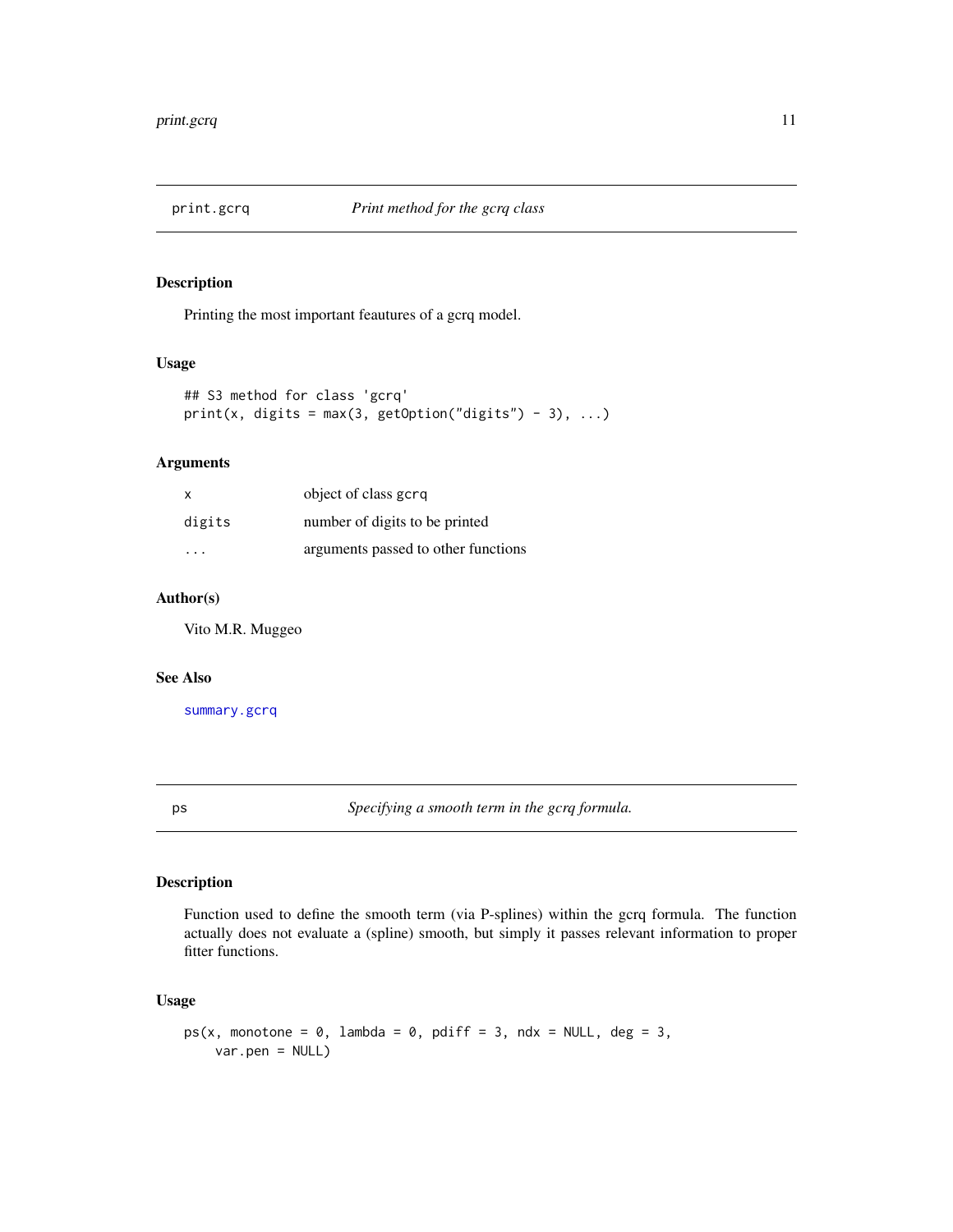## <span id="page-11-0"></span>Arguments

| $\mathsf{x}$ | The quantitative covariate supposed to have a nonlinear relationships with the<br>quantiles. In growth charts this variable is typically the age.                    |
|--------------|----------------------------------------------------------------------------------------------------------------------------------------------------------------------|
| monotone     | Numeric value to set up monotonicity restrictions on the fitted smooth function                                                                                      |
|              | $\cdot$ '0' = no constrain:                                                                                                                                          |
|              | $\cdot$ '1' = non decreasing smooth function;                                                                                                                        |
|              | $\cdot$ $\cdot$ -1' = non increasing smooth function.                                                                                                                |
| lambda       | A supplied smoothing parameter for the smooth term. If it is a vector, cross<br>validation is performed to select the 'best' value.                                  |
| pdiff        | The difference order of the penalty. Default to 3.                                                                                                                   |
| ndx          | The number of intervals of the covariate range used to build the B-spline basis.<br>If NULL, default, the empirical rule of Ruppert is used, namely $min(n/4, 40)$ . |
| deg          | The degree of the spline polynomial. Default to 3.                                                                                                                   |
| var.pen      | A character indicating the varying penalty. See Details.                                                                                                             |

## Details

When lambda=0 an unpenalized fit is obtained. The fit gets smoother as lambda increases, and for a very large value of lambda it approaches to a polynomial of degree pdiff-1. It is also possible to put a varying penalty to set a different amount of smoothing. For instance for a constant smoothing (var.pen=NULL) the penalty is  $\lambda \sum_k \Delta_k^2$  where  $\Delta_k$  is the k-th difference (of order pdiff) of the spline coefficients. When a varying penalty is set, the penalty becomes  $\lambda \sum_k \Delta_k^2 w_k$ . The weights  $w_k$  depend on var.pen; for instance var.pen="((1:k)^2)" results in  $w_k = k^2$ . See model m5 in examples of [gcrq](#page-2-1).

## Value

The function simply returns the covariate with added attributes relevant to smooth term.

#### Author(s)

Vito M. R. Muggeo

#### References

For a general discussion on using B-spline and penalties in regression model see

Eilers PHC, Marx BD. (1996) Flexible smoothing with B-splines and penalties. Statistical Sciences, 11:89-121.

#### See Also

[gcrq](#page-2-1)

#### Examples

##see ?gcrq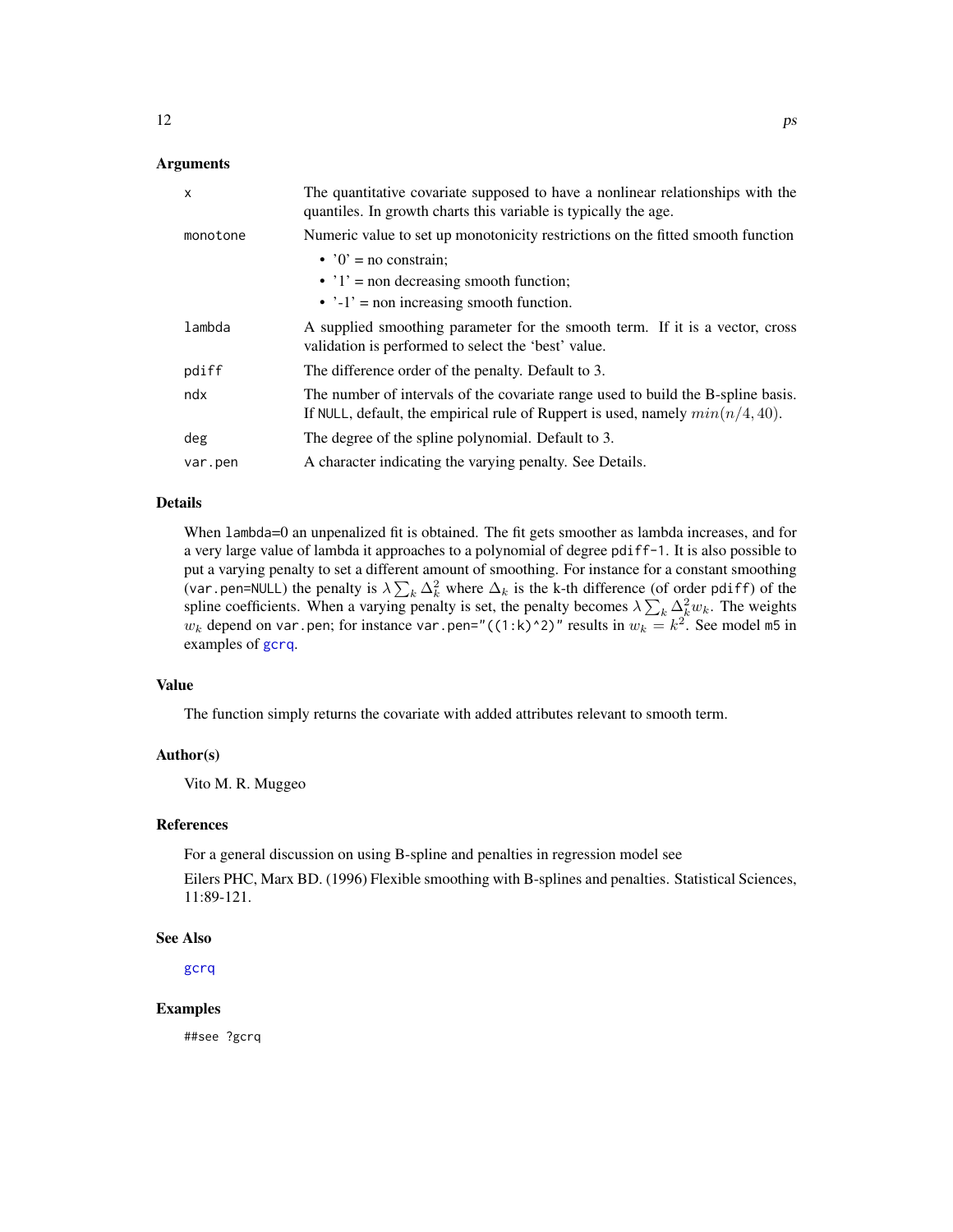<span id="page-12-1"></span><span id="page-12-0"></span>

summary and print methods for class gcrq

## Usage

```
## S3 method for class 'gcrq'
summary(object, digits = max(3, getOption("digits") - 3), \dots)
```

```
#\method{print}{summary.gcrq}(x,
```
## Arguments

| object  | An object of class "gcrq".                   |
|---------|----------------------------------------------|
| digits  | controls number of digits printed in output. |
| $\cdot$ | further arguments.                           |

## Details

These methods are a very preliminary stage. Currently print.gcrq only warns that there exist no print method :-). summary.gcrq simply returns some information on the fitted object, such as the call, number of parameters and values of the objective functions at solution.

#### Author(s)

Vito M.R. Muggeo

#### See Also

[gcrq](#page-2-1)

## Examples

## see ?gcrq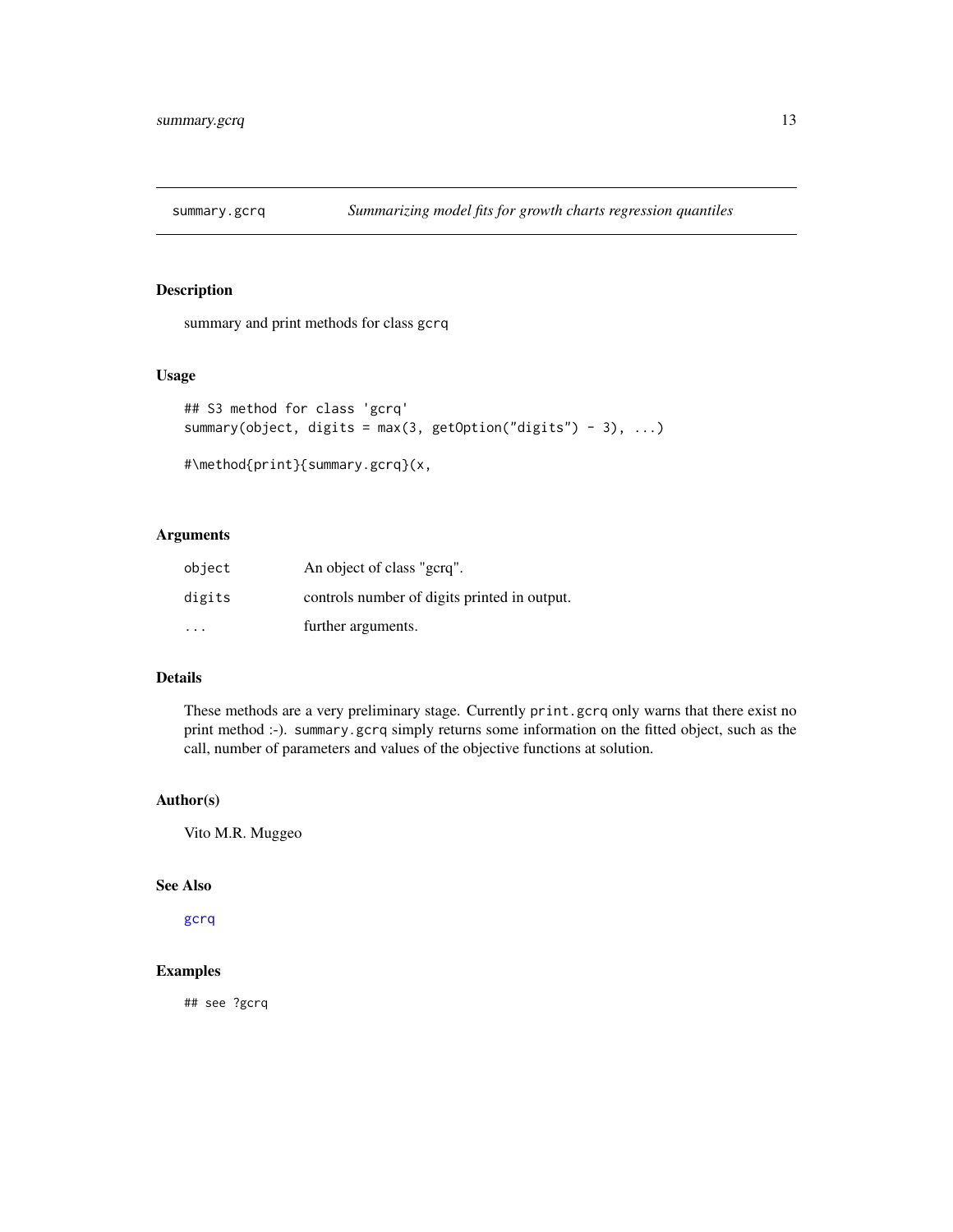<span id="page-13-0"></span>

Returns the variance-covariance matrix of the parameter estimates of a fitted gcrq model object.

## Usage

```
## S3 method for class 'gcrq'
vcov(object, ...)
```
## Arguments

| object | a fitted model object of class "gcrq" returned by gcrq(). |
|--------|-----------------------------------------------------------|
| .      | additional arguments.                                     |

## Details

If the "gcrq" object includes results from bootstrap runs (namely the component boot.coef is not NULL), vcov.gcrq() computes the covariance matrix for teh parameter estimates of each quantile curve .

#### Value

A list including the covariance matrices of the parameter estimates for each regression quantile curve.

## Author(s)

Vito Muggeo

#### See Also

[summary.gcrq](#page-12-1)